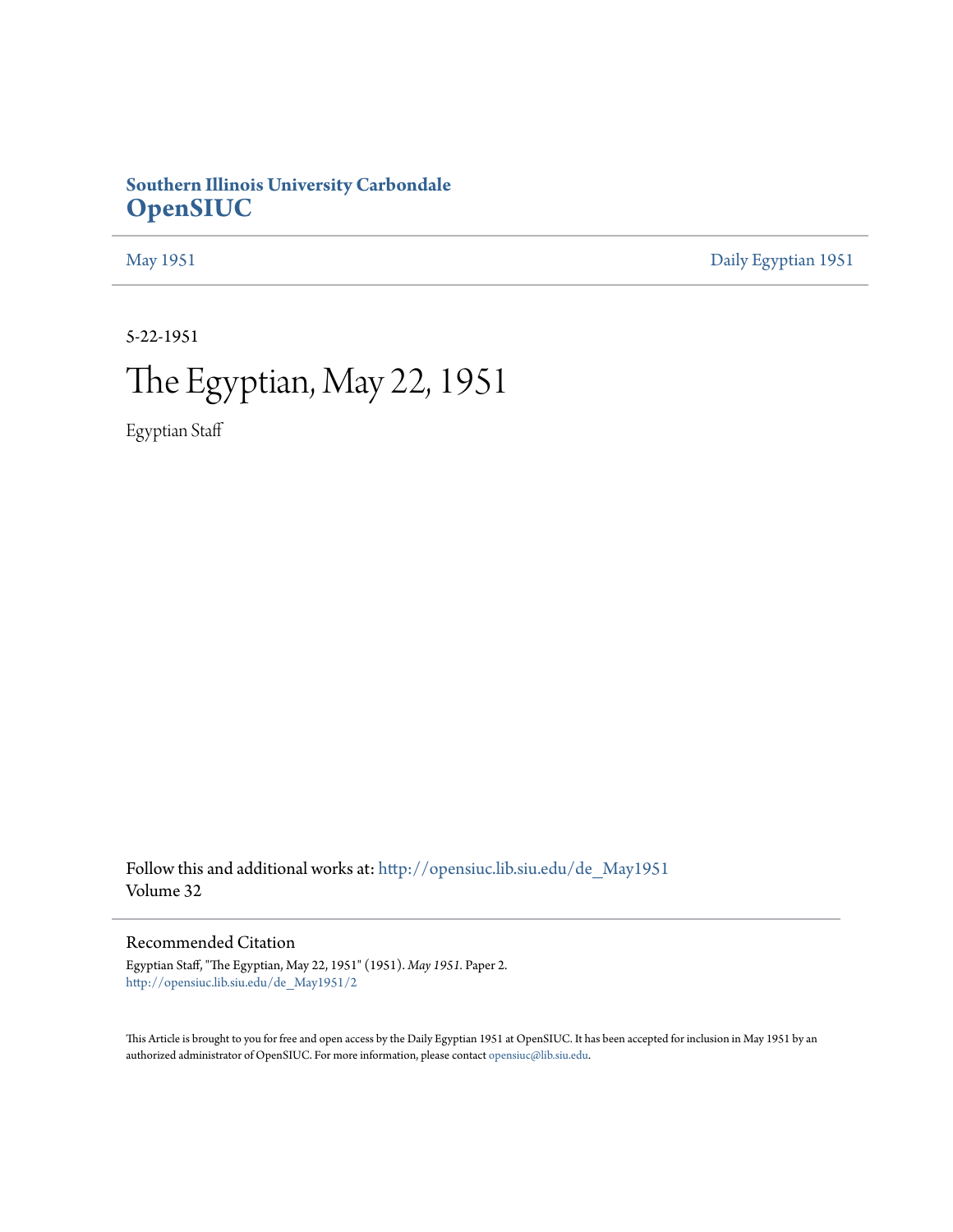

F. V. WAKELAND (left), associate professor of music, smilingly awards the two gold first place Greek Sing trophies to Bob Robertson, director for Chi Delta Chi fraternity, and Judy Gurley, director for Sigma Sigma Sigma (sorority. The Sing took place last Wednesday night on the Shrwock auditorium steps.

# **Hold Elections Today For Council, Homecoming**

Southern undergraduates are thumbing through a list of  $25$  names today to choose their  $12$  representatives for next year's Student Council. They are also voting on the Homecom-<br>lightness com-<br>ing chairman for next year from a list of three candidates— mittee—Dave Stahiberg, Bill Wating chairman for next year from a list of three candidates—Irities—Dave Stahlberg, Bill Wat-<br>Jim Kahmann, Glen Bean, and Jim Campbell.<br>There, Bob Smith, Jack Flynn, Charles

Also today this year's Student **France Council is performing one of its** Distribution of manning **Diamond, Mayer** Davis, Mrs. Claudine Janes, and **CAROL KRUSEN** TOM SLOAN TOM SLOAN ...

sophomore candidates Phyllis Piper. The contract of the contract of the play the contract of the contract of the contract of the contract of the contract of the contract of the contract of the contract of the contract of t

Rose Owen, future teacher from Figures and Dean Farmer and Dean Farmer and The Honors Day assembly Thursday. The way we are one time, for he<br>East St. Louis, served the entire livities was the presentation of the Physical year, being appointed in the fall by Most Valuable Scrotly Girl award Schwinn, Jim Cannon, Charles Par-<br>the personnel deans and being of 10 Jan Mayer, Sigma Sigma Sigma, ker, Tom Evans, and Mrs. Rector. since the keys were

was elected to the council during night.<br>
the winter term, replacing Theresa Both Lou and Jan received tro- was Sigma Beta Mu, who also re-<br>
The winter term, replacing Theresa and Both Lou and Jan received tro- was Sigma B

in nominees, must also choose among candidates Phyllis Lord, Nancy Leader. Wyona Smith, and Mary Jo Zumer.

Marry Jo Zumer, East St. Louis, was a candidate for Humecoming Court attendent, She is in the col~ lege of education...<br>Also in the college of education,

the personnel deans. He is also winner of the men's field events ion.<br>
president of the freshman class and **instructor of the first event of the first of the first event of math-**<br> **Several Students Accept** be an instructo

# the election polls. Program committee-Bob Smith,  $\frac{P_{\text{part}}}{P_{\text{top}}P_{\text{opt}}P_{\text{opt}}}$  and the election polls.

France City from the annual Mabel Pulliam, housing director.<br>Greek Week dance held Saturday Mabel Pulliam, housing director. main desk of the Student Center Connell who plays the part of Ma-<br>anviime this week.

THE FRESHMAN class, rich spectively by Bob Ethridge, assist- ceiving second place was rappart honored at the program were fresh-<br>nominees, must also choose and dean of moment and Miss Leah DeRHAPS THE greatest high- men an ant dean of men, and Miss Leah Delta Alpha.<br>Farr, dean of women. Lou has **PERHAPS THE** greatest high-<br>heen president of Kanna Delta AL light of the Greek Week activities ant dean of men, and Miss Leah Delta Alpha.<br>
FERHAPS THE greatest high-<br>
per president of Kappa Delta Al-<br>
light of the Greek Week activities averages of 4.5 and juniors with over-all double-cast to play Mrs. Bradman,<br>
pha pha. fraternity and Jan has been was the Greek Sing held last week; averages of 4.25.<br>
president of Edith, the mystery woman.<br>
president of Sigma Sigma Sigma Sigma Sigma Sigma Sigma Sigma Sigma Sigma Sigma Sigma Sigma Sigm

Belleville candidate, Wyona conducted during the school year. Ing in second. Smith, is in the college of Vocat. Second place bowling trophy went! Friday's Greek Week activities Illinois Federation of Women's The arena styl Second place bowling trophy went!" Friday's Greek Week activities Illinois Federation of Women's The arena style seating plan with<br>Johns and Professions. Nancy Lead- to Nu Epsilon Alpha. Winning first included an all Greek

Frosh-Soph Pancratium. Cox grad- **If Soon Will Happen...**<br>
uated from West Frankfort high<br>
ruesday, Wednesday, Thursday, May 22, 23, 24—Little Theatre **Jobs At Scott Field**<br>
From Wood River is ISA cand<br>
play, "Blithe Spiri served as vice-chairman of the first<br>
Frankfort high **Execution Community of the Soon Will Happen...**<br>
Frankfort high Tuesday, Wednesday, Thursday, May 22, 23, 24—Little Theatre Jobs Af Scott Field rematics. John H. Warren School.<br>From Wood River is ISA candi- Friday. May 25—Board of Trustees meeting. Marion Motel. Who have been chosen to be civil- dustrial education. Russell King<br>Late Bob Dake. Dake in the col- Senior Banquet, 6 p.m., unive

f vocations and professions. Spring Dance, for students and faculty, 8:30 to 11:30 p.m., no admis- schools at Scott Air Force Base Bill G. Martin, Zeigler, will teach (continued on page 2) sion, parking lot, music by Ed Cu



SOUTHERN ILLINOIS UNIVERSITY Vol. 32, No.  $5\overline{\mathcal{V}}$  \* Single Copy 3c \* Carbondale, Ill., May 22, 1951

# Leadership Meet

'Dr. Robert Strozier, dean of stdents at the University of Chicago, has been selected as the guest speaker for Southern's first Leadership Conference to be held June I and 2. According to Dean of Women<br>Leah Farr, Dr. Strozier is "widely<br>recognized in the field of student organization work,"

Both old and new officers *oj* the Student Council. Social Senate. and all departmental and social organizations have been or will be invitcd to attend the various discussion and recreational periods scheduled for the two day conderence.

THE STUDENT COUNCIL, the 12 Senate, and the personnel<br>Deans are co-sponsors of the con-<br>ference. Committees for the affaair Jim Kahmann, Glen Bean, and Jim Campbell. (1986) Smith, Jack Flynn, Charles<br>Also today this year's Student (1996) Smith, Jack Flynn, Charles m Kahmann, Glen Bean, and Jim Campbell. The state of the Parker, Dean Farr, Dean I Clark<br>Also today this year's Student ... The Parker, Dean Farr, Dean I Clark<br>Dean Farr, Dean I Clark

the election polis.<br>
Free members of this year's **Win Top Honors**<br>
Submorthe Bob Smith, Doug Shepherd, **Keys for Senior Honor**<br>
Submorthe and Barbara Heath, Doug Shepherd, **Keys for Senior Honor**<br>
Submorthe Submorter and B Rose Owen, and Earl Cox and **During Greek Week** Massistant dean of men. Invitation and the content of the legislation of the content of the content of the content of the content of the content of the content of the content

Bill Waters, Mrs. Janes, and Mrs. should pick up their keys at the<br>Mabel Pulliam, housing director. main desk of the Student Center

phies which were presented re- ccived a trophy at the dance. Re-<br>spectively by Bob Ethridge, assist-ceiving second place was Kappa

a conditional and during Honors Day assessmently and contract and during Honors Day assessment of the contract and the contract and the contract and the contract of the various Greek was and a conducted by week's Egyptian Theatre. She graduated from Anna-<br>Jonesboro High School. bowling tournament which was test with Delta Sigma Epsilon com-<br>Belleville candidate, Wyona contract structure of Charles Meet Prize, Rita Harrison playing the part

Male freshman candidates in-<br>
clude Cox, Bob Dake, Ed Boaz trophy was presented to the fra- were held. Winner of the bridge tournaments Educational Fund, LaDonna Rhym-<br>
and Jerry Fear. (ernity having the highest scholas- t Council particle in the Student particle in the recipient of at pinochle. Winner of the canasta Smith and Lotella Wesley.

## Chicago' Dean Will Little Theatre Presents Speak Here For | 'Blithe Spirit' Tonight

Southern's Little Theatre will present the first performance of the spring play, "Blithe Spirit," tonight at 8 p. m. in Shryock

auditorium.<br>
Tom Sloan will play the lead role in the play which will also be presented at the same time and place on Wednesday and Thursday nights of this week. Sloan will play the





CAROL KRUSEN TOM SLOAN

Barbara Ames.<br>Barbara Ames. Dave Stahlberg. Mrs. Loretta Ott, students who were announced in dead, thus making Condomines'<br>Rose Owen, future teacher from the condomines' in deal of the students was the Stahlberg. Mrs. Lore

the personnel deans and being of 10 Jan Mayer, Sigma Sigma Sigma, ker, Tom Evans, and Mrs. Rector. since the keys were late in arriving Condomines' living wife will be ficially elected in the winter term and the Most Valua Granite City freshman in the  $\begin{bmatrix} \text{pa} & \text{Delta} & \text{Delta} \\ \text{p} & \text{Delta} & \text{Delta} \end{bmatrix}$  Delta Alpha, at the annual Mabel Pulliam, housing director.<br>
college of Education, Phyllis Piper Greek Week dance held Saturday anytime this we

4.25 over-all grade averages. Also  $\vert$  and the part of Dr. Bradman.<br>honored at the program were fresh.  $\vert$  and An Eblen and Sue Smith

Sigma Sigma Sigma Medical Chi and Sigma Sigma Sigma Sigma Sigma Sigma Sigma Sigma Sigma Sigma Sigma Sigma Sigma Sigma Sigma Sigma Sigma Sigma Sigma Sigma Sigma Sigma Sigma Sigma Sigma Sigma Sigma Sigma Sigma Sigma Sigma Si

presentation of the play here at<br>Southern. The audience will sit on

date Bob Dake. Dake is in the col-<br>lege of vocations and professions. Spring Dance, for students and faculty, 8:30 to 11:30 p.m., no admis- schools at Scott Air Force Base Bill G. Martin, Zeigler, will teach

io Nu Epsilon Alpha. Winning first included an all Greek picnic held Clubs Scholarship, Nicole Versing-<br>
The Hand Louise Kellogg Scholarship, Nicole Versing-<br>
The Hand Louise Kellogg Scholarship, Nicole Versing-<br>
The Pan-h Nale freshman candidates in For the first time in the history web. Also on Sunday canasta, pi- Succer; B nal B run Scholarship, players.<br>
Male freshman candidates in of Greek Week here at Southern, a nochle, and bridge tou and Jerry Fear.<br>Cox served the first half of his tic average for the year. Tau Kap- lournament was Delas local Sigma Epsi- (Scholarship, Ann Weston, June 10:00) [19] June in Mession of Colored Women's leach, but Little Inc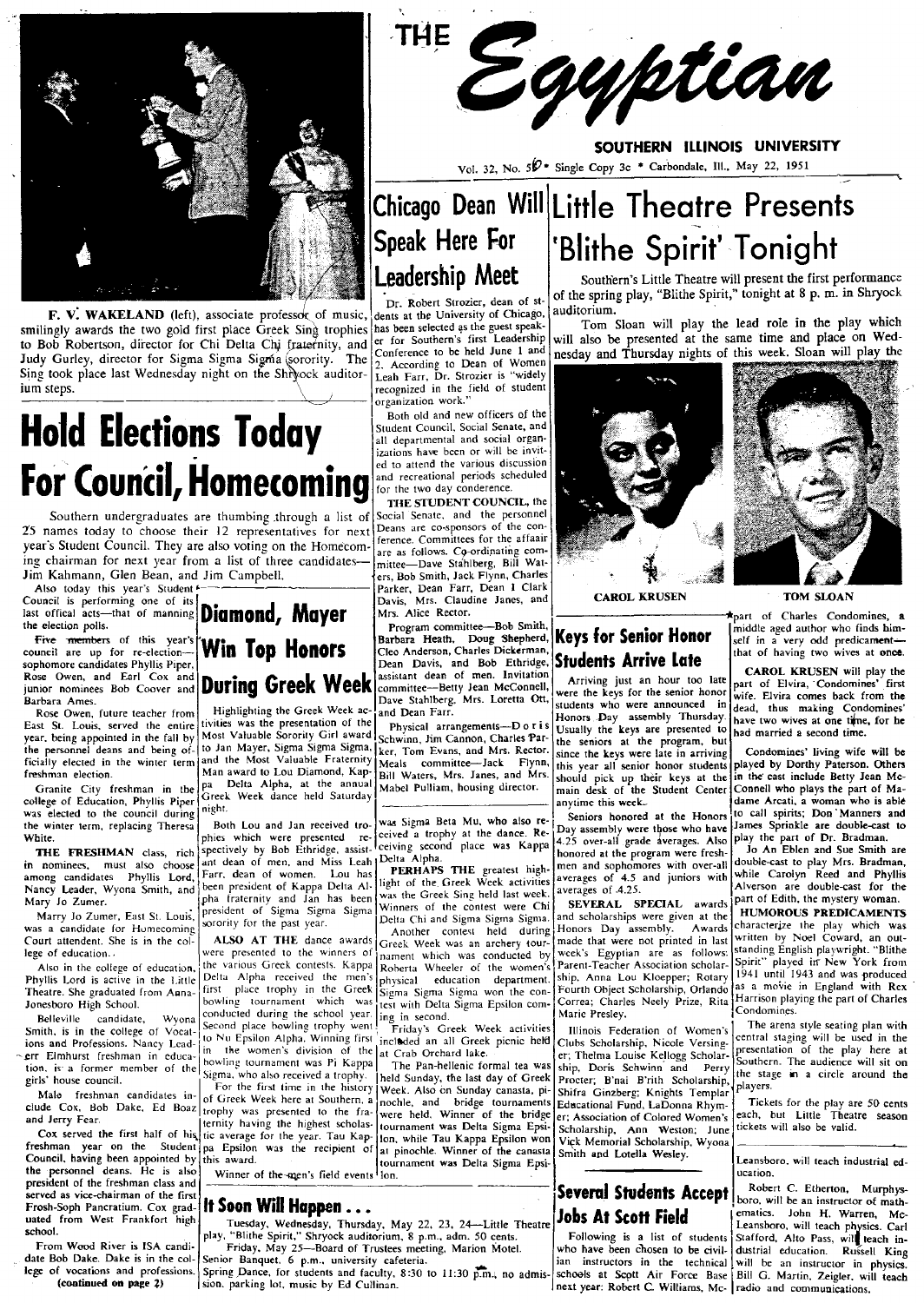#### Our Opinions . . .

**Enough Said** , OK-so it's election day. So maybe we should launch into .the usual pep talk stating that every conscientious, upright student of Southern Illinois University should vote for student council members and homecoming chairman. But we're not going to say that. <sup>I</sup>

We think that if you have enough interest in the continued progress of the university-socially, educationally, intellectually and all other ways, you won't have to be told or begged to vote. And when you stand up there at the polls to cast your ballot, you won't be voting because your roommate or the kid across the hall is running for office. You'll be because you realize that the expression of student opinion through student government is one of the most valuable privileges afforded a college student. V.M.

## Theatre-in-the-round

If you have been staying home from Little Theatre productions because of the acoustics, or lack of same, in Shryock auditorium, you will be interested to note that the  $E$ ittle Theatre spring play, "Blithe Spirit," 'by Noel Coward, which opens tonight will be staged arena style or theatre-in-the round.

Which translated means that, as with the winter play, "Ladies in Retirement," the audience will be seated on the tions. stage, surrounding the playing area on three sides. The actors will play against the back wall of the stage, almost close enough to their audience to reach out and touch them, or to hear Junior whisper, "see that funny man in the play-that's my brother."

MORE IMPORTANT, because of their proximity to the playing area, members of the audience will be able to hear almost every word uttered by the actors. Reports from the winter production have indicated this to be true.

As was last term's play, "Blithe Spirit" will be presented more than one night to accommodate all who wish to attend, so if you can't get in tonight. come' back tomorrow or Thurs day night. We guarantee that you'll find it well worth the effort. V. M.

#### GUESS WHO

artist Bill Plater were, on the left, Dr. Orville Alexander, and sophomore, is vice-president of ISA cit and the Pickap bowling team. Raymond Dey. director of extension and adult education. a representative on the Student - ------------------- nter steering committee.

Egyptian southern klinois university

Published semi-weekly during the school year, excepting holidays up for re-election, is a member of exam weeks by students of Southern Illinois University, Carbon-<br>
I.ittle Thearre, president of the III. Entered as second and exam weeks by students of Southern Illinois University, Carbon- Little Theatre, president of the dale, Ell wider the Act of March 3, 1879.

|                                                                                                                                                                                                                                     | cil. Coover originated the Fresh-                                              |
|-------------------------------------------------------------------------------------------------------------------------------------------------------------------------------------------------------------------------------------|--------------------------------------------------------------------------------|
|                                                                                                                                                                                                                                     | man-Sophomore Pancratium and                                                   |
|                                                                                                                                                                                                                                     | was chairman of the event.                                                     |
|                                                                                                                                                                                                                                     | Don Bean, brother of Home-                                                     |
|                                                                                                                                                                                                                                     | coming chairman candidate. Glen                                                |
|                                                                                                                                                                                                                                     | Bean, ran for sophomore represen-                                              |
|                                                                                                                                                                                                                                     | tative on the Council last year, but                                           |
|                                                                                                                                                                                                                                     | was defeated.                                                                  |
|                                                                                                                                                                                                                                     | Nordberg, active member of the                                                 |
|                                                                                                                                                                                                                                     | Independent Student Association, is                                            |
|                                                                                                                                                                                                                                     | a graduate of Sparta High, and is                                              |
| - Gwen Applegate. Bob Coover, Willard Dawson, Jim Dowell, Don<br>Duffy, Dott LaBash, Bob Patton, Dorothy Mason, Jim Turpin.<br>Editorials and letters to the editor are opinions of the writers and Dorothy Hanagan. Jo, Ann. Eblan | enrolled in the college of educa-<br>tion.<br><b>SENIOR CANDIDATES include</b> |

Editorials and letters to the editor are opinions of the writers and do not necessarily represent official university opinion.





mond. Kappa Delta Alpha, and Janet Mayer. Sigma Sigma unitions of these colleges and uni-AT THE GREEK Week, dance Saturday night, Lou Dia- received by heads of the adminis-<br>L. Kanna, Delta, Alpha, and Tanet Mayer, Sigma Sigma trations of these colleges and uni-Sigma, were presented trophies for Most Valuable Fraternity versities.<br>Man and Most Valuable Sorority Girl of 1950-51.<br>Alpha Nu chapter of Tri Sigma at Man and Most Valuable Sorority Girl of 1950-51.

Boaz, East St. Louisan, is a Kaufmann, who lives at Southern Some of her other activities in-<br>member of the NEA second place Acres, hails from Brooklyn and is clude: president of Alpha Kappa<br>bowling team and was a candidat bowling team and was a candidate in the college of education.  $\begin{array}{c} \text{Beta}, \text{social} \\ \text{Homecoming} \text{ dance} \text{ chairman}; \end{array}$ 

JUNIOR CANDIDATES, other She is also a member of Girls' Ral- LEGYPTIAN PLANS PICNIC<br>than Ames and Cooyer, include Iy and Little Theatre. FOR ALL STAFF MEMBERS<br>Jerry Nordberg, Don Bean. Wilma Jo Ann Eblen. "first-string" de

Barbara Ames, who has served is also a member of International annual Egyptian picnic to be held<br>two years on the Student Council. Relations club.<br>is managing editor of the Egyptian. Benton junior Dorothy Hanagan may bring is managing editor of the Egyptian, Renations crubs.<br>Secretary-treasurer of the sopho- was co-vice chairman of the Spring

Carbondale sophomore, Wilma Beadle. is a member of WAA. Pan-Hellenic council, and president of Sigma Sigma Sigma sorority.

Coover, fifth Council member<br>up for re-election, is a member of member of Interfraternity Counwas chairman of the event.

SENIOR CANDIDATES include Dorothy Hanagan, Jo Ann Eblen, Jackie Bittner, Dolores. Hamp. Irving Kaufman, Jim Parker, Art Menendez and Jack Donahue.<br>Donahue. Marion junior striving

for a Liberal Arts degree, is presi-dent of Sigma Beta Mu fraternity and a member of the Inter-fraternity council.

Parker. last year's ISA candidate for Homecoming chairman and president of the junior class, grad, you have the proposition City high I proposed from Johnston City high I proposed in the second control of the second control of the second control of the sec school. Parker played on the tennis<br>team and this year's second squad basketball team. He was also chair-



(continued from page 1) Irving Kaufmann is the only we house president.<br>
rush and pledge president.<br>
rush a Kaufmann who lives at Southern Some of her other activities in-

for the Council in winter term e1ec- . . . . Homecoming dance chairman; . Menendez. East St. ~OUl,S. JynlOr Spring Festival. puhli.city"'co-~hair-tions. In the college of educatIOn, IS pres- man 1951; VaudeVille chairman Fear, graduate of Salem High, ident of the ''I' club and shortstop 1950', member and treasurer of the treasurer of the ''I' club and shortstop 1950', member and treasurer of the treasurer of the ''I' club and shortstop 195

of votes in primary elections, 58. Dolores Hamp, Harrisburg jun-<br>Rose Owen's 59 nominating votes ior, is president of Delta Sigma Ep-<br>was high.<br>was high. Sigma Dan-Hellenic council, and ardeau, Mo.  $\begin{bmatrix} \text{us} & \text{mgn} \\ \text{us} & \text{to} \end{bmatrix}$  was co-chairman of Greek Week.  $\begin{bmatrix} \text{d} & \text{ucl} & \text{ucl} \\ \text{ucl} & \text{tcl} & \text{tcl} \end{bmatrix}$   $\begin{bmatrix} \text{us} & \text{ucl} & \text{ucl} \\ \text{ucl} & \text{ucl} & \text{ucl} \end{bmatrix}$   $\begin{bmatrix} \text{us} & \text{ucl} & \text{ucl} \\ \text{ucl} & \text{ucl} &$ 

Beadle, Guin Neely and Freida bater and member of Little Thea- ! the Egyptian staff at any time dur-<br>Gower. The Freida bater and member of Little Thea- ! the Egyptian staff at any time dur-<br>Gower. tre. graduated from McLeansboro ing the period from Sept., 1950 to and is majoring in speech. Jo Ann June, 1951 is eligible to attend the

secretary-treasurer of the sopho- was co-vice chairman of the Spring Those attending should meet at secretary of the Journalism House at 5:15 p. cil representative, and treasurer of the Independent Student Associa- m. The picnic will be held at Giant Delta Sigma Epsilon.

Guin Neely, Marion graduate in Pi Kappa Sigma president Jackie awards will be made to all students the college of education, is mem- Bittner. St. Louis P. E. major, is who have held positions on the

## **Sorority Appointment Mayer Gets National**

**Sorority Appointment**<br>Janet Mayer, senior from St.<br>Louis, has been chosen by the national directors of her sorority, Sigma Sigma Sigma. for the newly crea1ed position of traveling sec· retary. a national office.

This position, which Jan will<br>hold during 1951-52, is the first one of its kind Tri Sigma has had. With it comes the status of a National director.

Miss Mayer will be representing both Southern and Sigma Sigma Sigma in her duties as traveling<br>secretary. Not only will she visit all of the college chapters of the sorority in most of the 48 states LOU DIAMOND **JANET MAYER** to give inspection and guidance in chapter affairs, but she will also be<br>received by heads of the adminis-

man of the Junior-Senior Prom this Southern for the past year. Before From  $\frac{1}{2}$  (bat she has held the offices of<br>Irving Kaufmann is the only house president, rush chairman,

polled the second highest number on Southern's baseball team.<br>of votes in primary elections, 58. Dolores Hamp, Harrisburg jun-1the organization of a new chap-<br>Rose Owen's 59 nominating votes  $\frac{1}{2}$  Dolores Signa Ep-1ter



Guin Neely, Marion graduate in  $\begin{bmatrix} 1001 & 0 \\ 11 & 10 \\ 10 & 10 \end{bmatrix}$  is the and to all students the college of education, is mem-<br>the college of education, is mem-<br>berefore of the Independent Student Huber of Daughtain th Faculty members sketched in last Tuesday's Egyptian by<br>
Freida Gower, West Frankfort is a member of Pan Hellenic coun-<br>
Each person attending will be made to all students<br>
Each person attending will be made to all students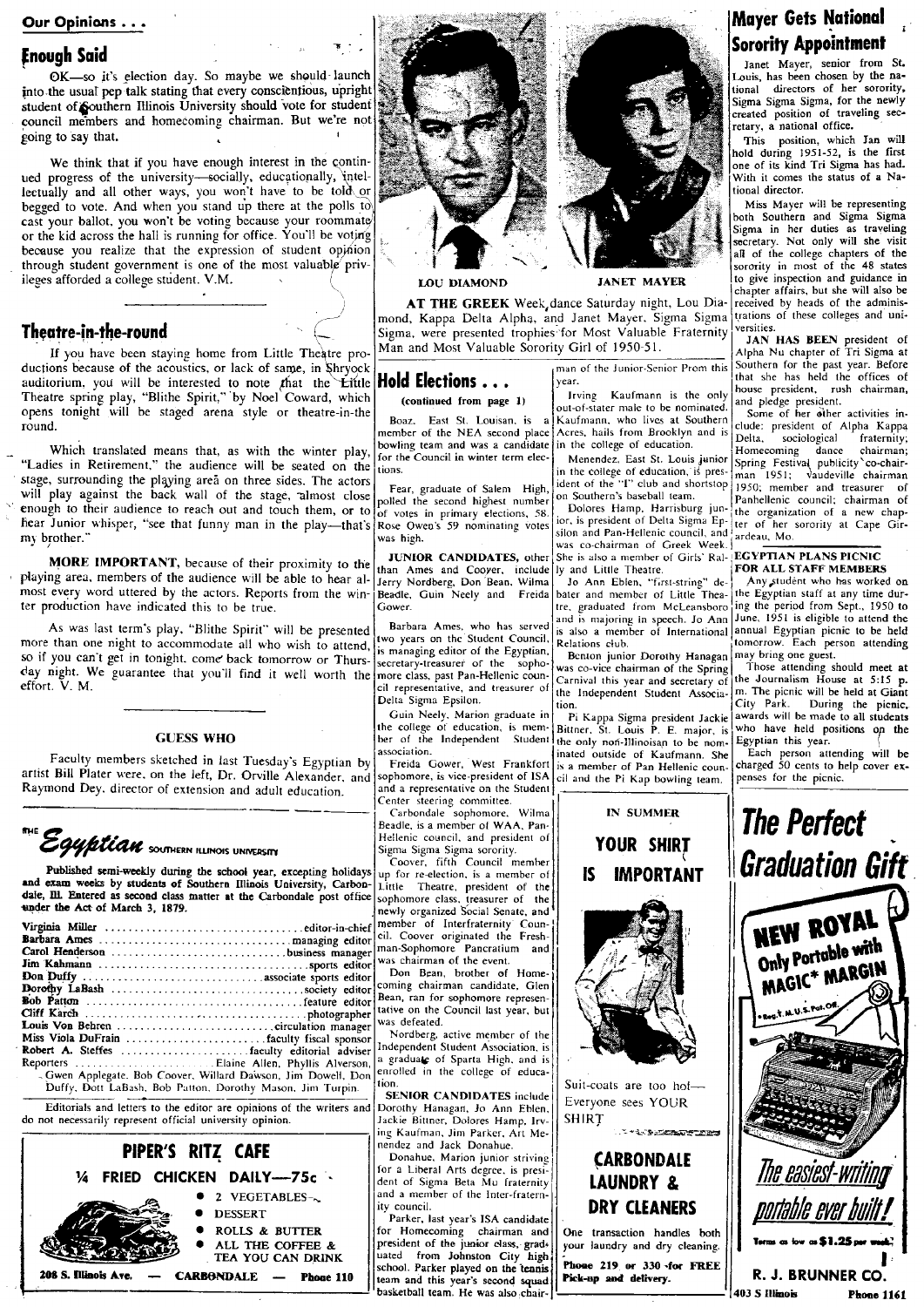

SIGMA SIGMA SIGMA sorority, first place, Women's division, Greek Sing.

#### **Boy Scouts Find Early** Logging Device Here

One of the earliest logging devices used by the pioneers has been found by a group of boy scouts here and presented to the Southern Illinois University museum.

The device, a "lizard," made from the forked trunk of a tree and used to pull heavy logs out of the woods for use in building or for firewood. Once quite common, "lizards" have long since disappeared from the rural scene.

The lizard found in a fence row near Carbondale is well preserved. Fashioned with an axe, it has runners like a sled but was used the, year-around. The lizard was pulled by one or two horses coupled to a bloom here and a Japanese Scholar chain which was passed through a<br>hole in the "nose" of the device.

#### **SELECTIVE SERVICE TESTS BEGIN HERE SATURDAY**

Selective Service College Qualification examinations will begin at 8:30 a. m. Central Standard Time here at Southern May 26, June 16 and 30, 1. Clark Davis, dean of men and director of testing, announced today. Students are asked to report to the men's gymnasium for the tests.

### **VARSITY THEATRE** Tues. & Wed., May 22-23

"HALF ANGEL" Joseph Cotton, Loretta Young Thurs. & Fri., May 24-25 "UP FRONT"

David Wayne, Tom Ewell

**RODGERS THEATRE** 

Tues. & Wed., May 22-23 "BACKFIRE" Virginia Mayo, Gordon MacRae

Thurs. & Fri., May 24-25 **"PERFECT STRANGERS" Ginger Rogers, Dennis Morgan** 

212 S. ILLINOIS

## **Campus Beautification** Program Began in 1938

A campus beatification-program started at Southern Illinois University in 1938 with only \$8.60 worth of flower seeds has today grown<br>to include the most outstanding collection of hollies in the United States. In addition, the program has effected the importation of

plants from such countries as Belgium, England, China, the planting of more than 400 species of exotic flowers, and one of the largest collections of magnolia species in the country

**SEVERAL OF** the rare plants on the SIU campus were obtained by William M. Marberry, assistant professor of botany and director of the beautification program, during his travels while in the Armed Forces.

The Chinese Azalea now in tree were started with seeds which Marberry obtained while stationed in the Hunan province of China. Many of the plants were acquired thrugh exchange with other schools or through gifts. Recently planted were three Deep Purple Magnolia<br>trees imported from Belgium and received through permission of the U. S. Department of Agriculture.

#### **Home Economics Class** Gives Demonstrations

Members of the food demonstration class in the home economics department are giving food demonstrations this week. Scheduled for today at 1 p.m. is a demonstra-<br>tion entitled "Tempting Pastries" to<br>be given by Jean Welborn in Main 110.

A demonstration called "Egbert, the Versatile Egg" will be presented<br>by Betty Lou McKemie tomorrow at 10 a. m. in Main 110. Then at 11 a. m. tomorrow LaVerne Mowery will present "Salads for Summer

"Crowning Glories for Your

the demonstrations, and all guests will have opportunity to sample<br>products of the demonstrations.

## Placements Report For 1951 Released

In the 1950-report of the Placement Service Roye R. Bryant, director of the service, releases information on the supply and demand of college graduates in the various fields. The report covers the period from Nov. 1, 1949 to Oct. 1, 1950. Almost half of the group receiving degrees in 1950 in the college of Liberal Arts and Sciences are

going on to do graduate work.<br>This is in contrast to the college of Vocations and Professions where only one-eighth of the students are continuing their education, or the college of Education where tenth of the graduates are going<br>into graduate schools.

ONE OF the highest salaries reported was \$3100 which was in the teaching of music. Of the 362 graduates of 1950 only seven maored in music. There are strong indications that this field has great opportunities now and in the future. for graduates qualified in the field of music.

One of the few fields not mentioned in combination with music in the report was that of administration. The highest salary given was one for an administration position. The 98 vacancies in this<br>field range from elementary school work to business industry and social work. Fourteen of the positions<br>are in this latter group. The rest are in schools, twenty five of them being in combination with teaching.

## Major Vickery To Begin **AFROTC Program Here**

Nomination of Major B. P. Vickery as Assistant Professor of Air Science and Tactics at Southern Illinois University was concurred<br>by President D. W. Morris recent-

Major Vickery, currently assign ed to the University of Detroit Air Force Reserve Officer Training Corps, will initiate activation of the Air Force ROTC program at Southern in September.

Students enrolled under the RO-TC program at SIU may be eligible for deferment from military service and may qualify for commissions<br>upon graduation. Quotas for admission to AFROTC training and for deferment have not yet been announced.

When a student finishes his first two years of basic ROTC training, he will be eligible to apply for admission to the advanced course. Advanced career courses assigned to Southern are Armament, General Technical, Administration and Logistics and Flight Operations. These assignments were made upon the recommendation of Air Force officers who were recent campus visitors.

SIU students who have completed four years in the Air Force will be commissioned as **ROTC** second lieutenants in the United States Air Force Reserve.

Phone 63





CHI DELTA CHI fraternity, first place, men's division, Greek Sing.

#### Southern Style' Summer WAA Elects Officers, **School Rules Reprinted**

Since summer school is almost here, we are printing from the<br>'Southern Style' handbook some items which should be noted by students who plan to attend summer school. They are as follows:

(1) Houses are to be closed at 10:30 p, m, on Sunday through requests have been received Thursday night during the regular school year and at 11 p.m. during summer school session.

(2) Between terms, closing hours are the same as during the regular session.

(3) Houses are to be closed at 12 p.m. on all Friday and Saturday nights during the school year and during summer school.

(4) Any exceptions to these house closing hours, will be announced by<br>the Dean of Women.

#### Score or More Club **Meets at Giant City**

Score or More club had its annual meeting Saturday night, May 19, at the Giant City Park Lodge. The Score or More club is made up of faculty women who have been<br>connected with this school for twenty years or more.

All women faculty members who re celebrating or have celebrated their 20th year on this faculty are eligible to join the club. There were approximately 17 or 18 members present at this year's meeting.

New members this year are Miss Florence Denny, Madeline Smith, and Dr. Vera Peacock. The hostesses for this meeting were last year's new members, Miss Elizabeth<br>Stone, Mrs. Edith Krappe, Miss<br>Lulu Roach, and Mrs. R. A. Scott.

The

Hub Cafe

**TEMPTING** 

**DELICIOUS** 

**FRIED CHICKEN** 

**Corner of Main & Illinois** 



Southern's Women's Athletic Asociation recently elected officers for the coming year. They are as follows: Merlene Riva, president; Mary Coffey, vice-president; Marie Kern, secretary; Violet Tyler, tre-<br>asurer; Joann Robertson, field field hockery manager; Joanne Livesay, modern dance manager; Mary Ann Klingenberg, tennis manager; Del-<br>ores Feldkamp. co-recreational co-recreational chairman; and Gloria Bonali, publicity chairman.

Beginning today, WAA is holding an intramural softball tournament that will continue all this week. The winning team will be the one that wins three out of five games. Captains of the two competing teams are Gloria Bonali and Connie Conatser.

The WAA will hold its spring banquet at the cafeteria on May At this time the new officers 31. will be installed.





THE LATEST HITS & OLD FAVORITES

Days" also in Main 110.

Cakes," a demonstration of frost-<br>ings, will be given by Betty Wall<br>Thursday at 12 noon in Main 110. The public is invited to attend